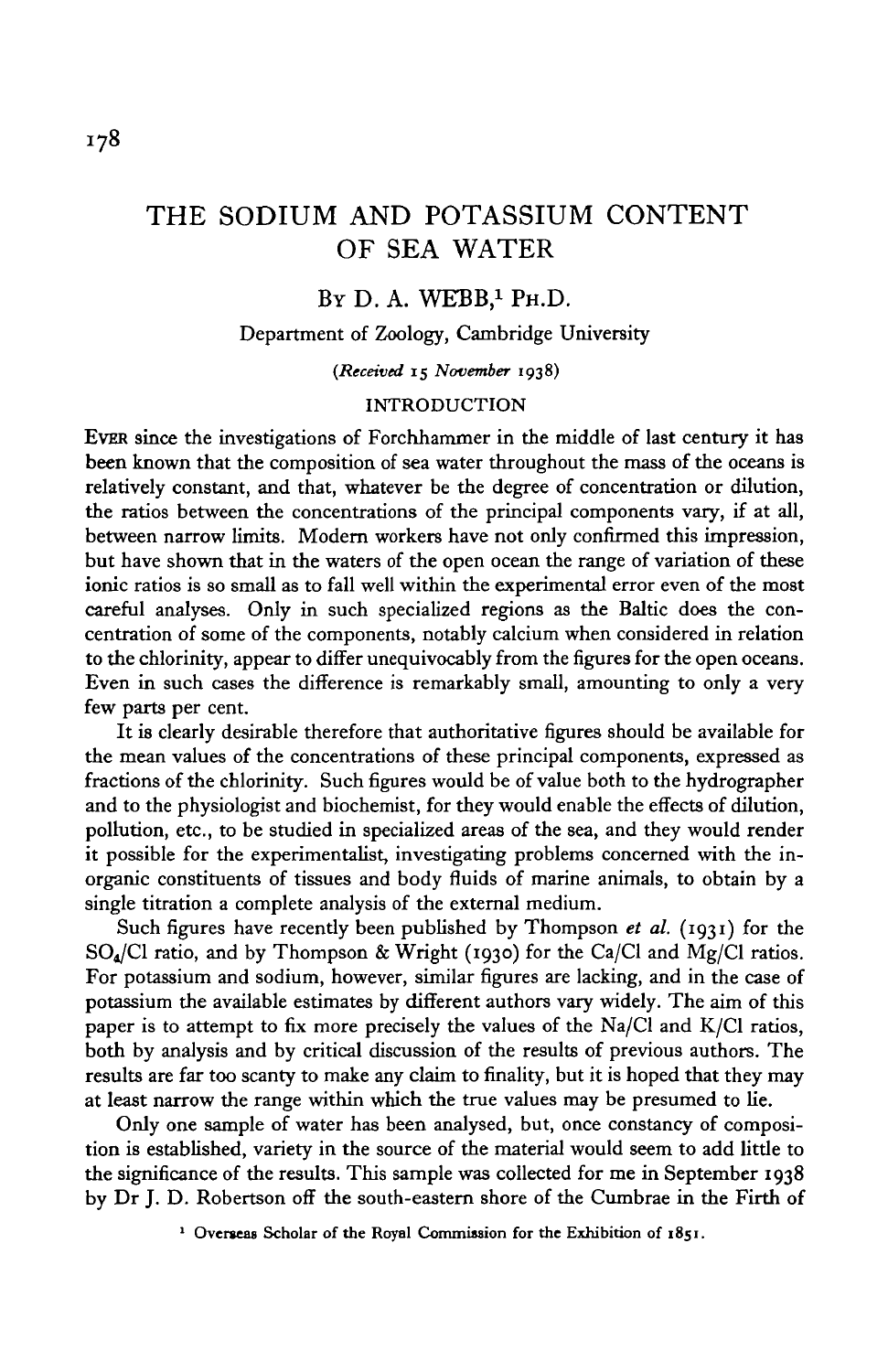Clyde, in a region where no contamination could be suspected. Its chlorinity  $(18.43 \degree/\omega)$  shows that it cannot have been exposed to any serious degree of dilution by river water. It was stored in a wax-lined bottle and analysed within a few weeks.

The chlorinity, from which both Na/Cl and K/Cl ratios were calculated, was determined by Volhard titration, by gravimetric estimation as silver halides, and by calculation from the specific gravity, according to the data given by Knudsen (1901). The results, expressed as grams Cl per litre, are as follows:

| Volhard titration (mean of two)     |      | 18.88            |
|-------------------------------------|------|------------------|
| Gravimetric (corrected for bromide) |      | 18.87            |
| From specific gravity               |      | 18.83            |
|                                     | Mean | $18.86 \pm 0.02$ |

#### POTASSIUM

## *Theoretical*

In Table I are summarized the estimates of the K/Cl ratio calculated from the analyses published by various authors since 1880. The figures have been in most cases recalculated from the original data; for a few the summaries given by Clarke (1924) have been used.

| Author               | No. of<br>samples | K/C1     |
|----------------------|-------------------|----------|
| Schmelk (1882)       | 6                 | 0.02026  |
| Forsberg $(1883)$    |                   | 0.0211   |
| Dittmar (1884)       | 77                | 0.01007  |
| Natterer (1892-4)    | 57                | 0.02011  |
| Kolotoff $(1893)$    |                   | 0'0210   |
| Makin (1898)         | 211               | 0.020049 |
| Macallum (1903)      |                   | 0'02025  |
| Schloesing (1906)    |                   | 0'01053  |
| Wheeler (1910)       |                   | 0.0263   |
| Steiger   (1910)     |                   | 0.01088  |
| Anderson & Thompson¶ | 12                | 0'0101   |

Table I

• Calculated on the assumption that  $Pt = 198$ ,  $K = 39$ . If recalculated for  $Pt = 195.23$ ,  $K = 39.096$ , value for K/Cl = 0.02029. If further corrected for systematic error of method K/Cl = 0.02015 (see text).

o-ozo15 (see text).<br>  $\uparrow$  cozoo8 if Br is reckoned as Cl as in all the other analyses.<br>  $\uparrow$  cozoo8 if Br is reckoned as Cl as in all the other analyses were made by each method.<br>  $\uparrow$  cozoo36 when corrected for atomic

In all cases in which the method is described it consisted in precipitation of the potassium as chloroplatinate, which was either weighed as such or more usually converted to platinum. Of all the authors cited, however, Dittmar alone seems to have made careful trials of his method on synthetic sea water. Some of his deductions from these trials are somewhat vitiated by the erroneous values which he took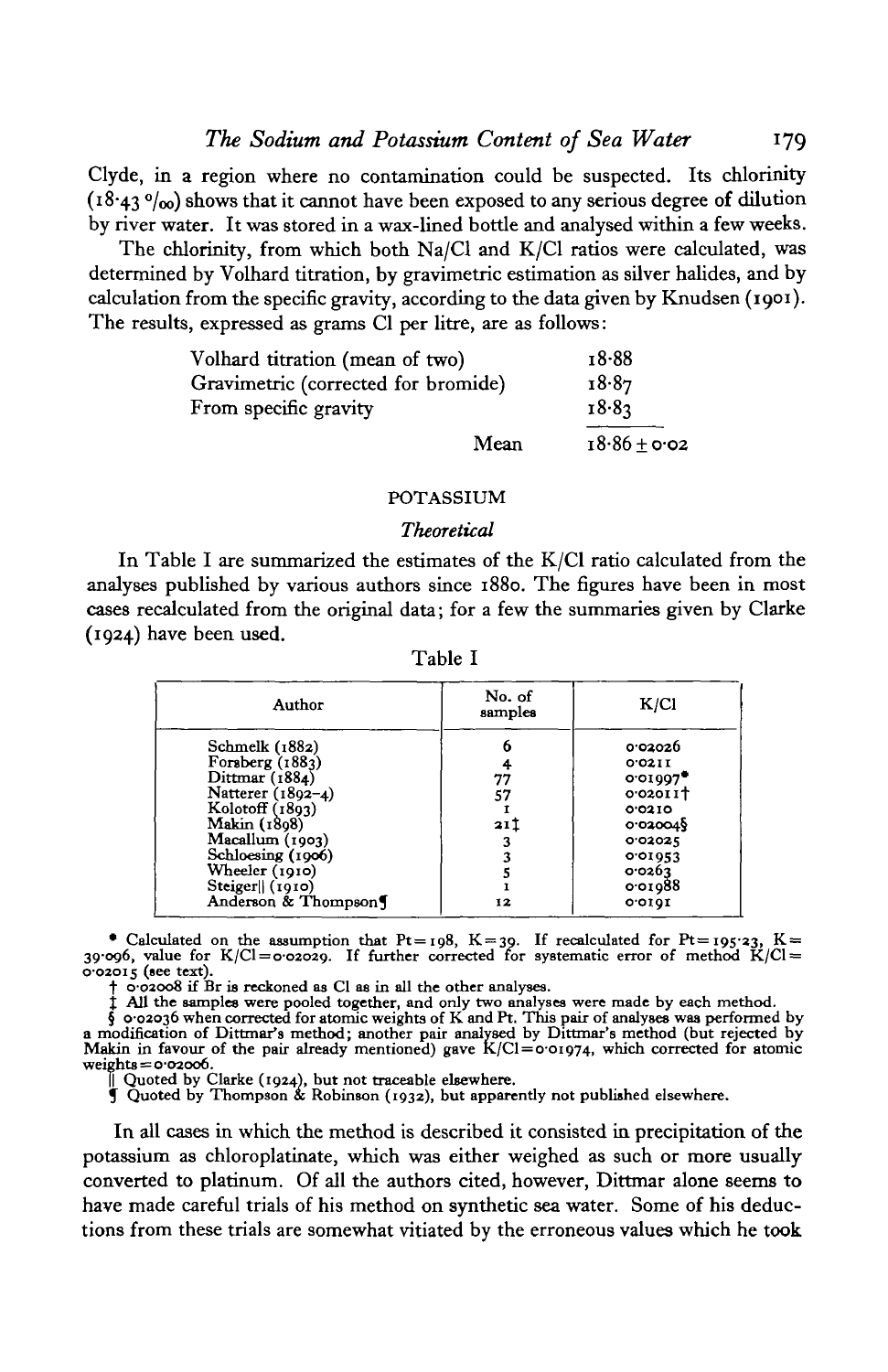for atomic weights, which not only affect the ratio between the weight of platinum in the analyses of natural sea water and the weight of potassium it represents, but also give a different significance to the trial analyses. If these are recalculated for the correct atomic weights it is clear that his method gave slightly high results for all concentrations of potassium, and not, as he thought, only for low concentrations. One is therefore justified in applying a further correction of  $-\sigma$  65 % to his results, which brings the value of  $K/Cl$  to 0.02015.

Of the remaining authors Makin and Macallum used methods similar to Dittmar's, and their values, 0.02004 and 0.02025 respectively, agree fairly well with his. It may therefore be concluded that the mean of these three figures  $(K/C)$  =  $0.02015$ ) is not far from the truth. The analyses described below agree well with this.

## *Experimental*

For the estimation of potassium the method employed was an adaptation to a larger scale of the micro-method described by Robertson & Webb (1939). This had been tested out exhaustively on sea water and found to be fairly satisfactory; and since the greatest source of error appeared to be loss of precipitate in the form of surface film during centrifuging and washing, it was hoped that the error might be considerably reduced if nitration could be substituted for centrifuging. This appears to be the case.

The method consists in precipitating the potassium as potassium silver cobaltinitrite and estimating the precipitate volumetrically by oxidation with eerie sulphate.

10 ml. of sea water were measured into a silica crucible,  $0.3$  ml. of purest concentrated sulphuric acid added, and the whole evaporated on a steam bath and then heated for half an hour in a muffle furnace at 750 $^{\circ}$  C. The salts were extracted with water, and the solution, which was tested and found to be neutral, transferred to a beaker and made up to 50 ml. It was then heated to  $75^{\circ}$  C., and to it were added 20 ml. of a freshly made solution containing 125 g. sodium cobaltinitrite and 5 g. silver nitrate per litre. Finally 10 ml. of pure acetone were added and the beaker left to stand for at least 12 hr. at a constant temperature ( $10^{\circ}$  C.). The precipitate was filtered off through a sintered glass Buchner funnel and well washed with its own saturated solution in distilled water. 50 ml. of a solution of ceric sulphate, approximately 0-02 *NinN* sulphuric acid, were measured out and heated up to boiling. This was then run through the filter and collected in a clean receiver. If all the precipitate had not dissolved the liquid was heated up and run through again. The filter was then washed out with distilled water which was added to the filtrate, and the eerie sulphate remaining in the solution was titrated with approximately *0-02 N* ferrous ammonium sulphate solution, made up in  $\sigma: N$  sulphuric acid. Lissamine green was used as indicator.

Standards were run simultaneously, consisting of 10 ml. of a solution containing  $o.8468$  g. K<sub>2</sub>SO<sub>4</sub> (= $o.3800$  g. K) per litre.

Three separate analyses were performed, each consisting of two samples of the sea water and two standards. The results are shown in Table II.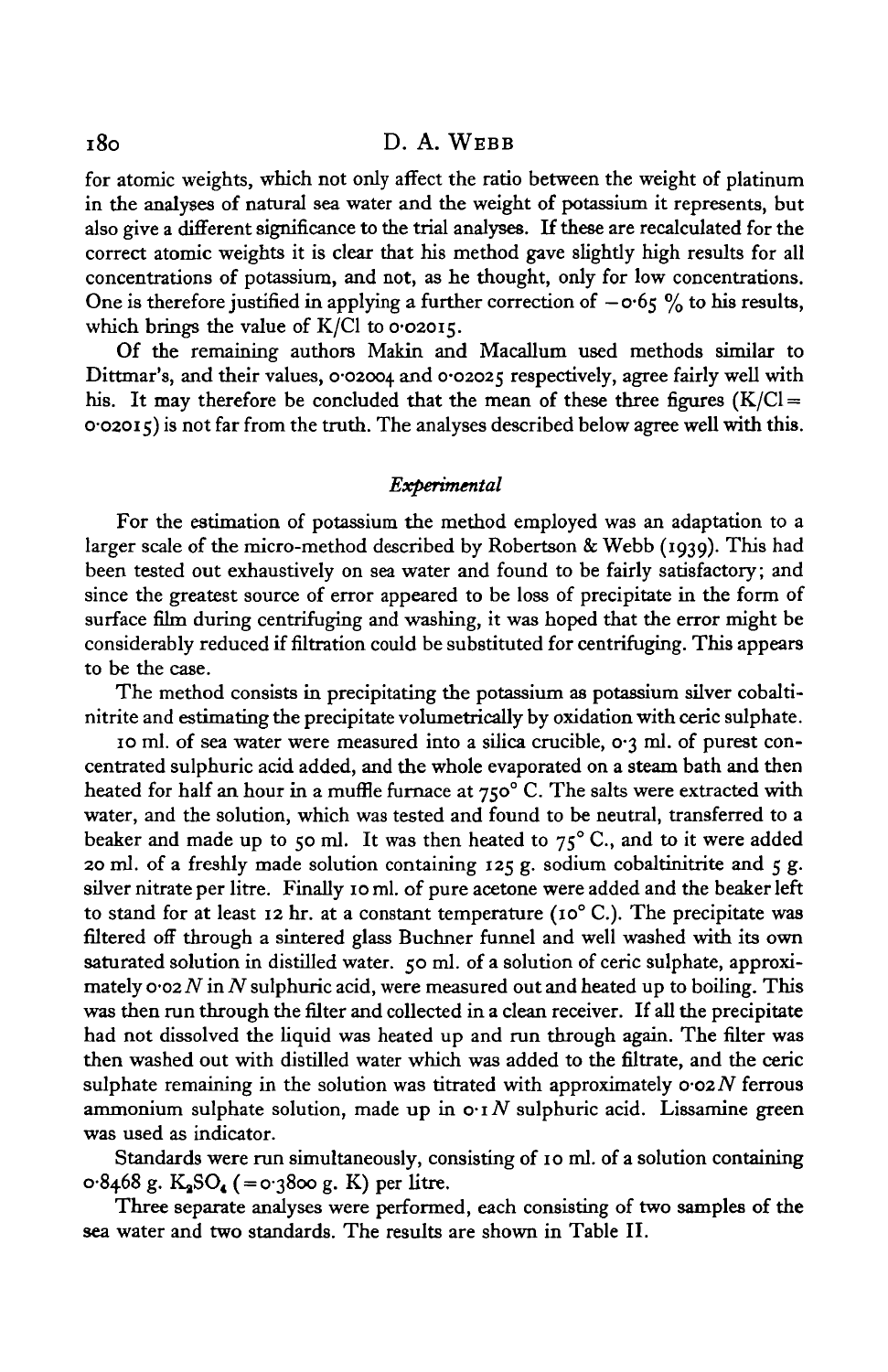| No. of<br>analysis | Precipitation<br>time (hr.) |                                                                                                              | Titration<br>(ml.)                                 | K content<br>(mg.)      |
|--------------------|-----------------------------|--------------------------------------------------------------------------------------------------------------|----------------------------------------------------|-------------------------|
| I                  | 4 <sup>1</sup>              | Ist standard<br>2nd standard<br>Mean<br>1st sample<br>2nd sample<br>50 ml. ceric sulphate<br>solution        | 21:52<br>21.39<br>21.45<br>21.30<br>21'21<br>52.30 | 3.800<br>3.818<br>3.829 |
| $\mathbf{H}$       | 16                          | Ist standard<br>2nd standard<br>Mean<br>1st sample<br>2nd sample<br>50 ml. ceric sulphate<br>solution        | 25.16<br>24.95<br>25.06<br>25.61<br>25.13<br>54.20 | 3.800<br>3.728<br>3.790 |
| Ш                  | 20                          | <b>1st</b> standard<br>2nd standard<br>Mean<br>ist sample<br>2nd sample<br>50 ml. ceric sulphate<br>solution | 23.68<br>23.75<br>23.72<br>23.80<br>24.07<br>54.20 | 3.800<br>3.790<br>3.781 |

Table II

The mean of the six figures for the potassium content of 10 ml. of the sea water is  $3.789$  mg. This corresponds to a K/Cl ratio of 0.02009. It seems reasonable to assume that this does not differ from the true value by more than  $1\%$ .

#### SODIUM

The figures for the Na/Cl ratio arrived at by various analysts show far less variation than do those for the K/Cl ratio, and the experimental results detailed below would be scarcely worth putting on record were it not possible to justify them by indirect argument. The figures cited from previous authors by Thompson & Robinson (1932) range from  $0.5476$  to  $0.5567$ , with a mean of  $0.5513$ . It seems probable however that the true value of the Na/Cl ratio lies closer to the upper limit of this range than to the mean.

## *Experimental*

Four analyses were performed by the micro-method described by Robertson & Webb (1939). No appreciable increase in accuracy would have been gained by taking larger quantities, for, excluding systematic errors inherent in the method, the only errors to which the micro-method is exposed are those of weighing and of a single pipette delivery. The latter does not exceed  $\sigma$  i  $\%$ , and the weighing error is smaller still.

Table III shows the results obtained, using 1 ml. samples.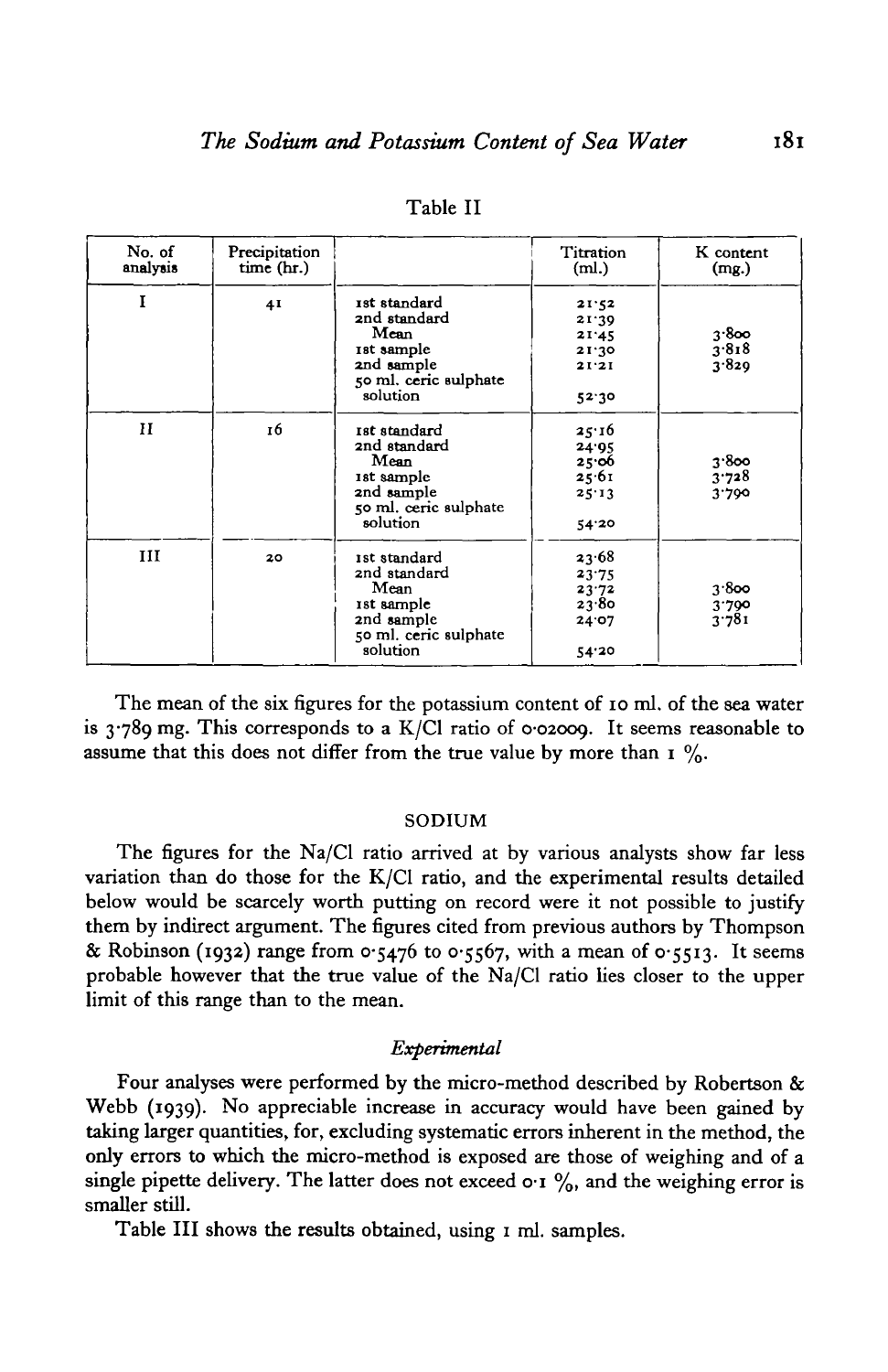| Weight of<br>precipitate (mg.) | Weight of<br>sodium $(mg.)$ | Na/C1  |
|--------------------------------|-----------------------------|--------|
| 700.2                          | 10.467                      | 0.5550 |
| 700.0                          | 10.465                      | 0.5549 |
| 699.3                          | 10.454                      | 0.5543 |
| 700.7                          | 10.475                      | 0.5554 |
|                                | Mean                        | 0.5549 |

## *Theoretical*

As already mentioned a similar figure may be arrived at indirectly. It is clear that a balance sheet may be drawn up for sea water in which the sum of the cations must be equivalent to the sum of the anions plus the excess base. Using for the  $SO_{\text{A}}/Cl$ ,  $Ca/Cl$  and  $Mg/Cl$  ratios the figures of Thompson and his co-workers already quoted, for K/Cl the figure suggested in the earlier part of this paper (allowing a possible error of  $3\frac{9}{0}$ , and for the excess base figures derived from the data furnished by Wattenberg (1933) for "specific alkalinity", the balance sheet appears as in Table IV.

Table IV

|                    |              | Anions                 |                            |                            |                            |                         | Cations                 |                            |                            |
|--------------------|--------------|------------------------|----------------------------|----------------------------|----------------------------|-------------------------|-------------------------|----------------------------|----------------------------|
|                    |              | Parts per<br>100 of Cl |                            | Equivalents                |                            | 100 of Cl               | Parts per               |                            | Equivalents                |
|                    | Max.         | Min.                   | Max.                       | Min.                       |                            | Max.                    | Min.                    | Max.                       | Min.                       |
| $Cl^*$<br>$SO_{4}$ | 100<br>13.00 | 100<br>13.93           | 2.8203<br>0.2913<br>3.1116 | 2.8203<br>0.2900<br>3'1103 | Mg<br>Ca <sup>+</sup><br>ĸ | 6.714<br>2.133<br>2.060 | 6.674<br>2'III<br>1.949 | 0.5521<br>о∙тоб4<br>0.0529 | 0.5488<br>0.1053<br>0.0498 |
| Excess hase        |              |                        | 0.0123<br>3.1239           | 0.0120<br>3'1223           | Na                         | $55 - 44$               | 55.65                   | 0.7114<br>2.4100<br>3.1223 | 0.7039<br>2.4200<br>3.1239 |

\* Including Br. t t Including Sr.

By this means a value of  $0.5554 \pm 0.001$  is arrived at. It is difficult to see how this figure can be seriously wrong unless some relatively grave analytical error in the determination of one of the other ionic ratios has escaped notice, which seems exceedingly unlikely.

The sodium content may also be deduced, though with less certainty, from a knowledge of the relation between chlorinity and salinity. Since Knudsen's (1901) formula for salinity includes a constant term as well as one dependent on the chlorinity, it is necessary to make the calculation for a particular value of the chlorinity. For a water whose chlorinity is 19 $\degree/$ <sub>00</sub> the solids, other than sodium, known to be present in solution are set out in Table V.